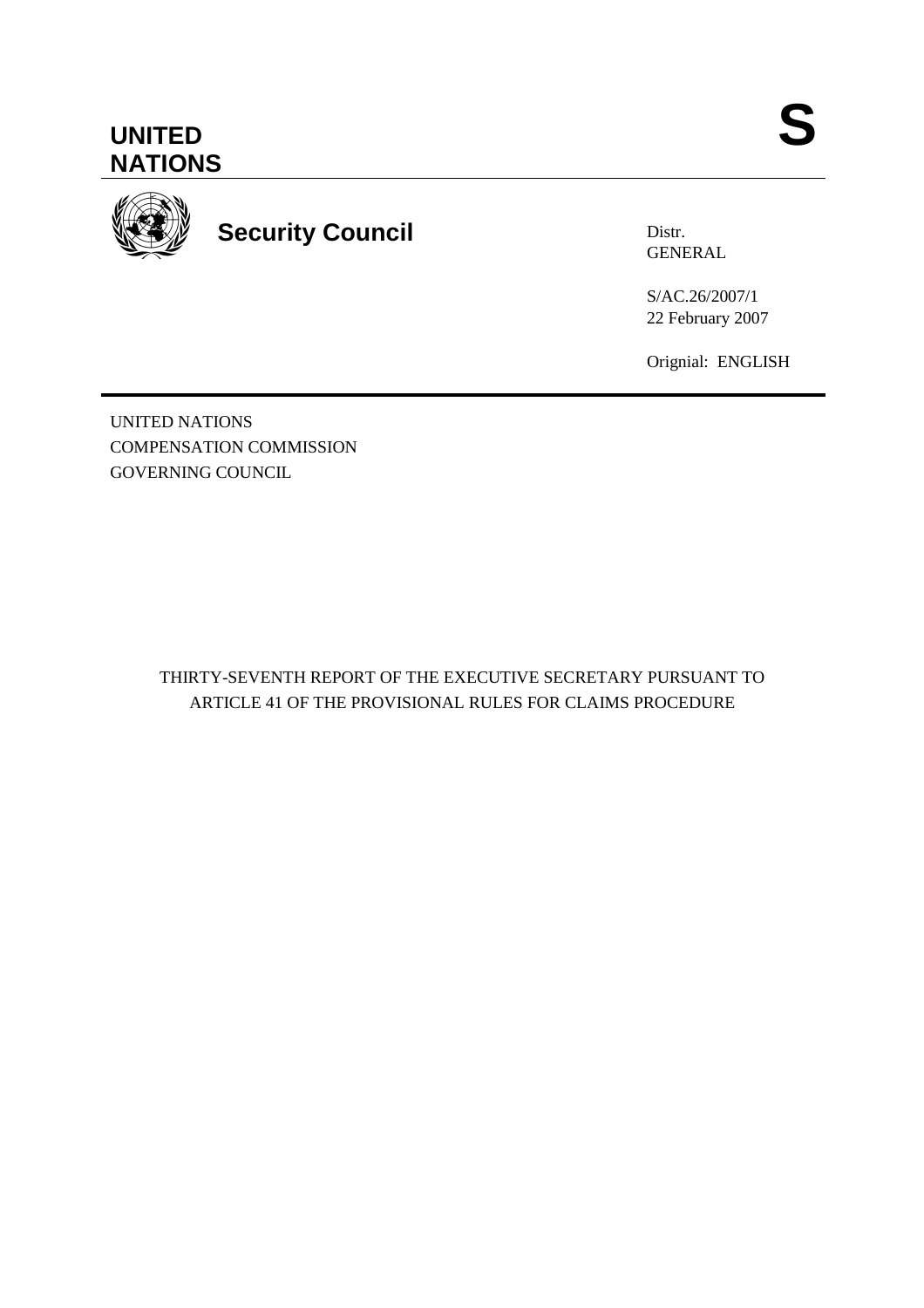# Introduction

1. The present report identifies, pursuant to article 41 of the Provisional Rules for Claims Procedure (S/AC.26/1992/10) of the United Nations Compensation Commission, recommended corrections in the individual claims categories since the Thirty-sixth report of the Executive Secretary pursuant to article 41 of the Provisional rules for claims procedure (S/AC.26/2006/4) (thirty-sixth article 41 report).

2. The present report contains further proposed corrections to claims arising from the Governing Council's direction to the secretariat at its fifty-ninth session held on 7 to 9 March 2006 to prepare article 41 corrections with respect to claims identified through electronic (including "fuzzy") searches and manual follow-up as having confirmed overpayments, the direction of the Council at its sixtieth session held on 27 to 29 June 2006 to include family member matches, and the further direction of the Council at its meeting on 20 December 2006 with respect to additional electronic searches. The present report also contains residual corrections to repayable claims that were the subject of timely requests for repayment by submitting entities as a result of the location of claimants, together with corrections resulting from the Government of Sri Lanka's review and confirmation of matches in the unrequested repayables population. In preparing these corrections, the secretariat applied its final proposed guidelines for match confirmation procedures and for determining and allocating overpayments, as approved by the Governing Council at its fifty-ninth session. These corrections, which involve claims in categories A, C and D, are contained in chapter I of the present report. Chapter II contains one other correction. Chapter III and annex I contain a summary of the proposed corrections contained in the present report. Annex II contains a cumulative table of article 41 corrections to claim awards up to the thirty-sixth article 41 report.

# I. RECOMMENDED CORRECTIONS ARISING FROM ELECTRONIC SEARCHES AND MANUAL FOLLOW-UP

3. These corrections are broken down by the way in which the confirmed overpayment arose. In a small number of cases, more than one type of overpayment arose; such claims are included under the heading most appropriate to the correction being proposed.

# A. Same claimant

### 1. Duplicate claims

4. Duplicate claims arise where a claimant filed more than one claim in the same category for the same losses. The secretariat confirms that the claims set out in table 1 below are duplicates and should not have been awarded compensation. The secretariat notes that most of the corrections to the Sri Lankan cliams set out in table 1 relate to unrequested repayable claims for which the Government of Sri Lanka has previously returned the award payments to the Compensation Commission.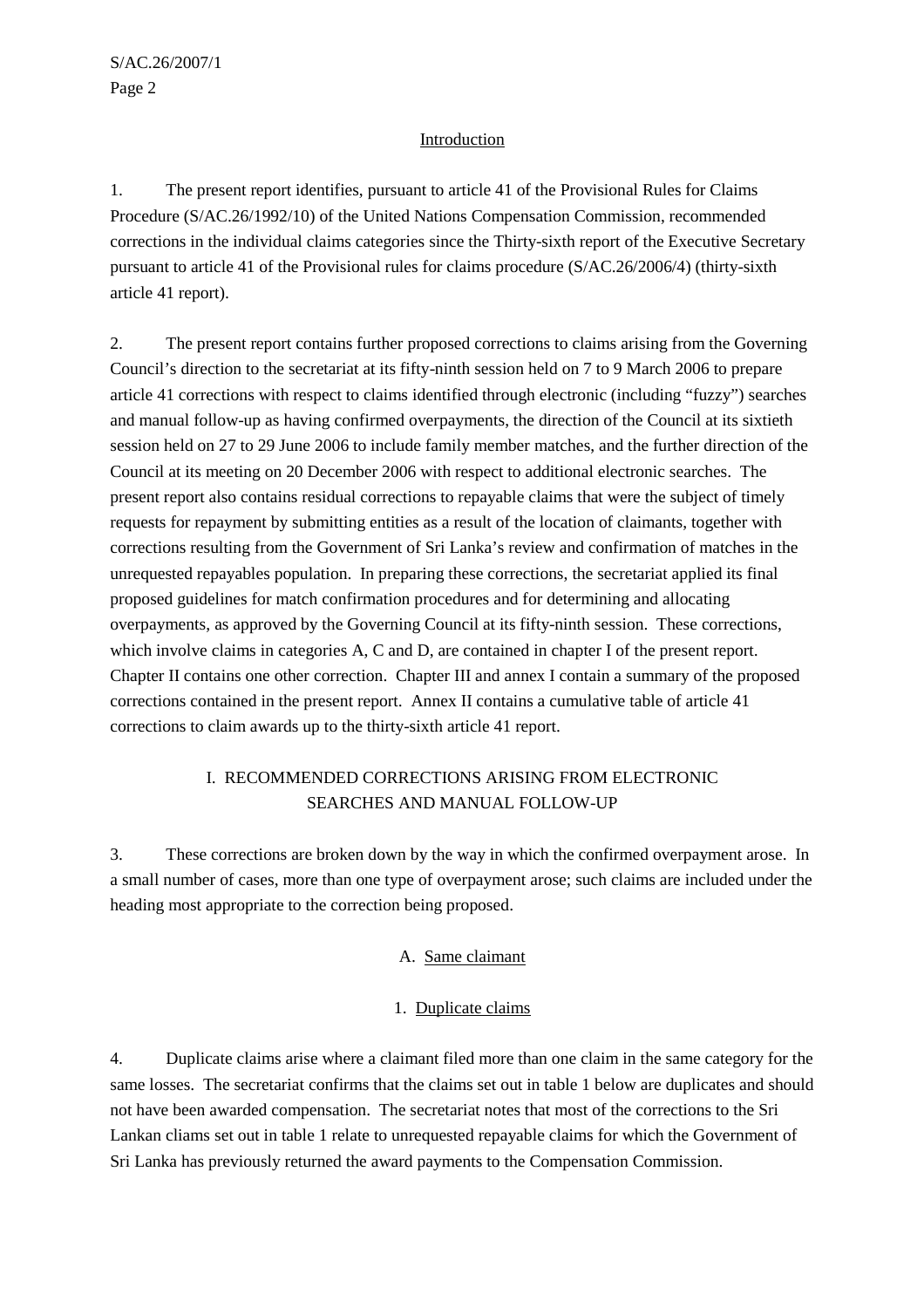5. Accordingly, it is recommended that the awards for these claims be corrected. Table 1 identifies the submitting entities concerned, the number of claims affected by category and the net effect of the adjustments.

| Submitting entity          | Claim category | Number of claims affected | Amount of net effect (US\$) |
|----------------------------|----------------|---------------------------|-----------------------------|
| Bangladesh                 | A              | 5                         | 20,000.00                   |
| India                      | A              | 3                         | (12,000.00)                 |
|                            | $\mathbf C$    | 1                         | 4,186.85                    |
| Iran (Islamic Republic of) | $\mathbf{A}$   | 1,325                     | (5,418,500.00)              |
| Jordan                     | A              | 11                        | (46,500.00)                 |
|                            | $\mathsf{C}$   | 11                        | (98, 326.79)                |
| Philippines                | $\mathbf{A}$   | 1                         | (4,000.00)                  |
|                            | $\mathsf{C}$   | 1                         | 3,389.31                    |
| Sri Lanka                  | $\mathbf{A}$   | 1,889                     | (7,508,500.00)              |
|                            | $\mathsf{C}$   | $\mathbf{1}$              | (10,705.84)                 |
| <b>Total</b>               |                | 3,248                     | (13,070,956.47)             |

#### Table 1. Duplicate claims

#### 2. Decision 21 claims (higher to lower amounts)

6. Decision 21 (S/AC.26/Dec.21 (1994)) of the Governing Council provides that "any claimant who has selected a higher amount in category A (\$4,000 or \$8,000) and has also filed a claim in category B, C or D will be deemed to have selected the corresponding lower amount under category A." The secretariat confirms that the majority of the claims set out in table 2 below involve corrections to category A claims filed by claimants who had also filed claims in another claim category. For the remaining claims in table 2, the difference between the higher to lower amount in category A is greater than the amount awarded in the other claim category. Under the guidelines approved by the Governing Council, the award in that other claim category should be reduced to zero. The secretariat confirms that the claims set out in table 2 below should be reduced pursuant to decision 21 to the amounts appropriate to the proper status of the claims.

7. Accordingly, it is recommended that the awards for these claims be corrected. Table 2 identifies the submitting entities concerned, the number of claims affected by category and the net effect of the adjustments.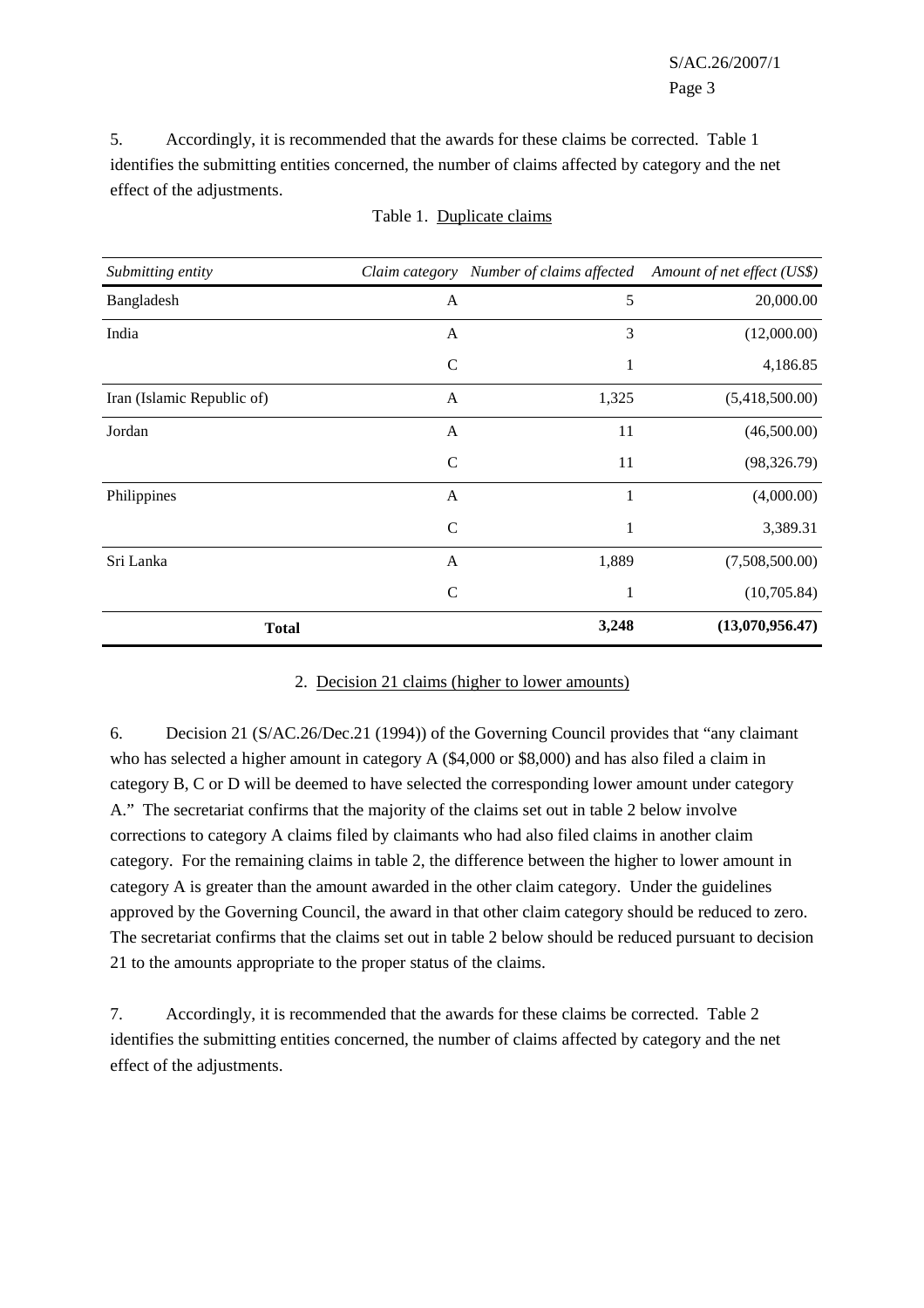| Submitting entity          | Claim category |                | Number of claims affected Amount of net effect (US\$) |
|----------------------------|----------------|----------------|-------------------------------------------------------|
| Bangladesh                 | A              | 1              | (1,500.00)                                            |
| India                      | A              | $\overline{2}$ | (3,000.00)                                            |
| Iran (Islamic Republic of) | A              | 59             | (174,000.00)                                          |
| Jordan                     | A              | 50             | (111,000.00)                                          |
| Pakistan                   | A              | 2              | (3,000.00)                                            |
| Sri Lanka                  | A              | 43             | (64,500.00)                                           |
|                            | $\mathsf{C}$   | 31             | (34,920.52)                                           |
| Sudan                      | $\mathbf{A}$   | 3              | (4,500.00)                                            |
| Yemen                      | A              | 1              | (1,500.00)                                            |
| <b>Total</b>               |                | 192            | (397, 920.52)                                         |

# Table 2. Decision 21 claims (higher to lower amounts)

#### 3. Decision 24 claims

8. Decision 24 (S/AC.26/Dec.24 (1994)) of the Governing Council provides that where a claimant filed a claim in category A and also filed for departure losses in category C or D, a further award for departure losses could be made in category C or D only where the amount recommended for departure losses exceeds the amount already awarded in category A. This required the category C or D panel of Commissioners to deduct the amount awarded in category A from any proposed award for departure losses in category C or D. The secretariat confirms that the category C and D claims set out in table 3 below were not subject to the required deductions. Therefore the awards for these claims should be adjusted to the amounts appropriate to the proper status of these claims, having regard to the guidelines approved by the Governing Council.

9. Accordingly, it is recommended that the awards for these claims be corrected. Table 3 identifies the submitting entities concerned, the number of claims affected by category and the net effect of the adjustments.

| Submitting entity | Claim category |     | Number of claims affected Amount of net effect (US\$) |
|-------------------|----------------|-----|-------------------------------------------------------|
| India             | C              |     | (5,829.21)                                            |
| Jordan            | C              | 457 | (988, 852.80)                                         |
|                   | D              | 3   | (6,186.33)                                            |
| Pakistan          | C              | 2   | (4,254.58)                                            |
| Sri Lanka         |                |     | (12, 914.73)                                          |

#### Table 3. Decision 24 claims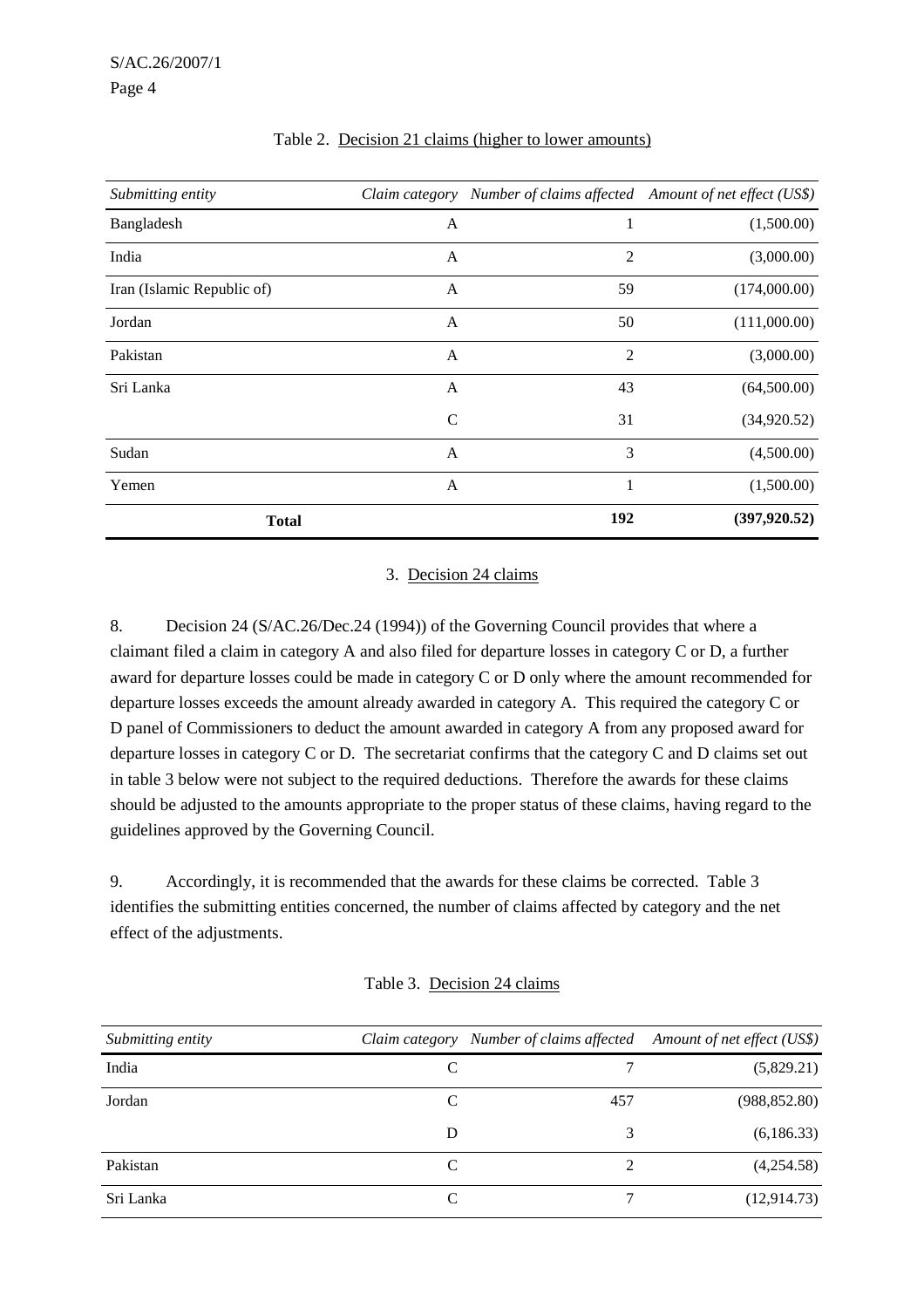| Submitting entity    | Claim category Number of claims affected Amount of net effect (US\$) |                |
|----------------------|----------------------------------------------------------------------|----------------|
| <b>United States</b> |                                                                      | 2.500.00       |
| <b>Total</b>         | 477                                                                  | (1,015,537,65) |

# 4. Duplicate loss claims

10. Duplicate loss claims arise where a claimant filed for the same losses that require deductions in addition to those required under decision 24 or other adjustments. The secretariat confirms that the claims set out in table 4 contain duplicate loss elements for which appropriate deductions or adjustments were not made.

11. Accordingly, as set forth in table 4, it is recommended that the awards for these claims be corrected. Table 4 identifies the submitting entities concerned, the number of claims affected by category and the net effect of the adjustments.

# Table 4. Duplicate loss claims

| Submitting entity          |   | Claim category Number of claims affected Amount of net effect (US\$) |               |
|----------------------------|---|----------------------------------------------------------------------|---------------|
| Iran (Islamic Republic of) |   | <sub>0</sub>                                                         | (67,889.13)   |
| Jordan                     | C | 8                                                                    | (104,993.00)  |
|                            | D | 4                                                                    | (54,366.78)   |
| <b>Total</b>               |   | 18                                                                   | (227, 248.91) |

### B. Family member matches

# 1. Family duplicates

12. The category A claim form instructed family members to file jointly on the same claim form and indicated the ceilings for family awards: \$8,000 (if no claims were filed by family members in other categories) or \$5,000 (if any family members intended to file a claim in another category). Separate category A claims filed by family members with aggregate awards in excess of the maximum family amount are considered family duplicates. The secretariat confirms that the claims set out in table 5 below are family duplicates.

13. Accordingly it is recommended that the awards for these claims be corrected. Table 5 identifies the submitting entities concerned, the number of claims affected by category and the net effect of the adjustments.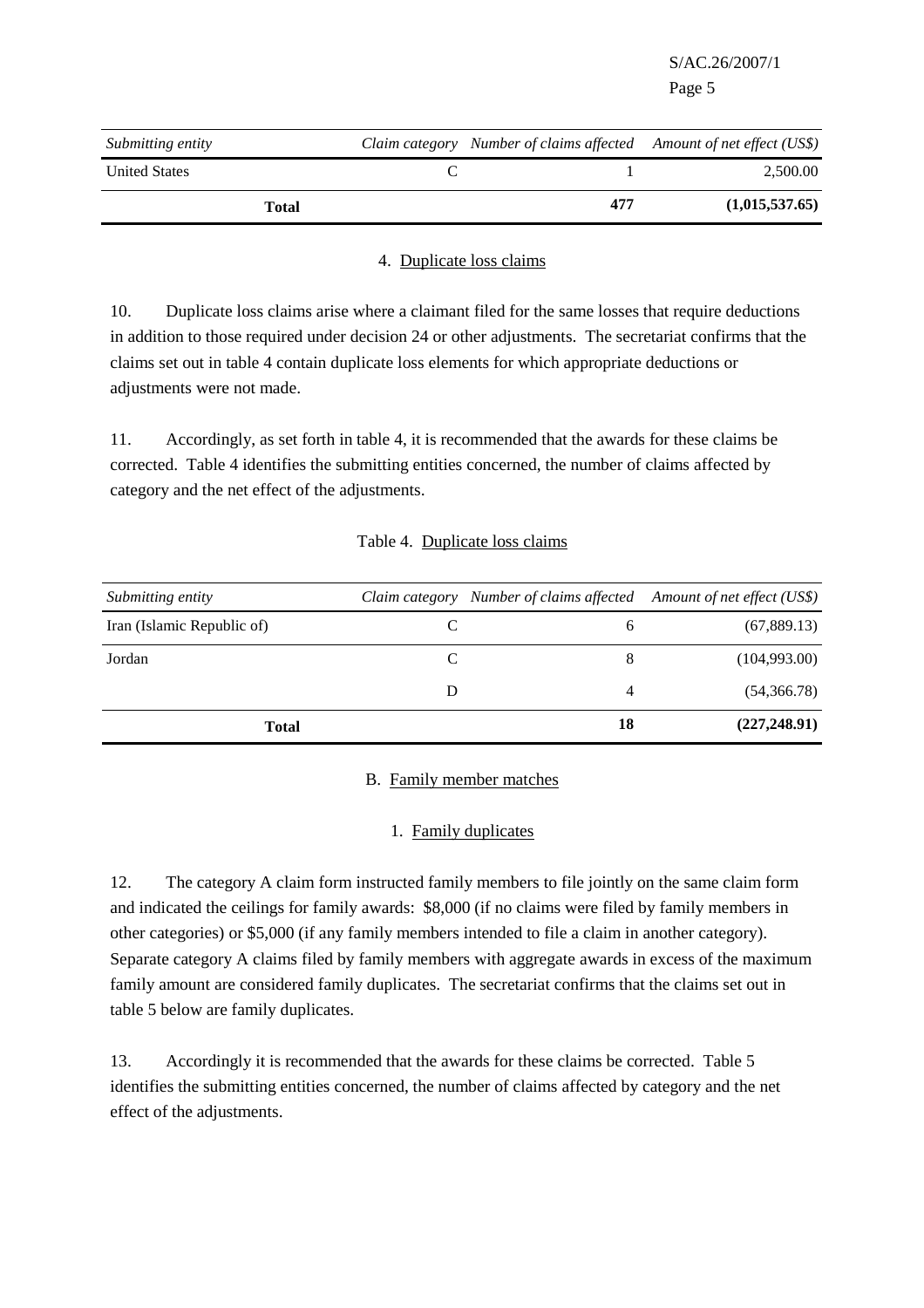|  | Table 5. Family duplicate claims |  |
|--|----------------------------------|--|
|  |                                  |  |

| Submitting entity          |   |    | Claim category Number of claims affected Amount of net effect (US\$) |
|----------------------------|---|----|----------------------------------------------------------------------|
| Iran (Islamic Republic of) | A | 11 | (35,000.00)                                                          |
| Jordan                     | A | 32 | (80,500.00)                                                          |
| Syrian Arab Republic       | A |    | (5,000.00)                                                           |
| <b>Total</b>               |   | 45 | (120,500.00)                                                         |

#### 2. Family decision 21 claims (higher to lower amounts)

14. Family decision 21 claims arise where a claimant filed for the higher family amount in category A and members of his or her family also filed one or more claims in other individual claims categories, contrary to the instructions on the category A claim form and decision 21 of the Governing Council. The secretariat confirms that the claims set out in table 6 should be reduced pursuant to decision 21 to the amounts appropriate to the proper status of the claims. For the remaining claims in table 6, corrections should be made to the category C claim as the difference between the higher to lower amount in category A is greater than the amount awarded in the category C claim. Under the guidelines approved by the Governing Council, the award in the category C claim should be reduced to zero. The secretariat confirms that the claims set out in table 6 should be reduced pursuant to decision 21 to the amounts appropriate to the proper status of the claims.

15. Accordingly, it is recommended that the awards for these claims be corrected. Table 6 identifies the submitting entities concerned, the number of claims affected by category and the net effect of the adjustments.

| Submitting entity          |   | Claim category Number of claims affected Amount of net effect (US\$) |             |
|----------------------------|---|----------------------------------------------------------------------|-------------|
| Iran (Islamic Republic of) | A |                                                                      | (3,000.00)  |
| Jordan                     | A |                                                                      | (3,000.00)  |
|                            | C | 3                                                                    | (4,278.41)  |
| Kuwait                     | A |                                                                      | (3,000.00)  |
| <b>Total</b>               |   | 6                                                                    | (13,278.41) |

#### Table 6. Family decision 21 claims (higher to lower amounts)

#### 3. Family decision 24 claims

16. Family decision 24 claims arise where a claimant filed a family claim in category A and members of his or her family also filed for departure losses in category C or D and received an award that was not subject to a deduction for the amount previously awarded to the family in category A.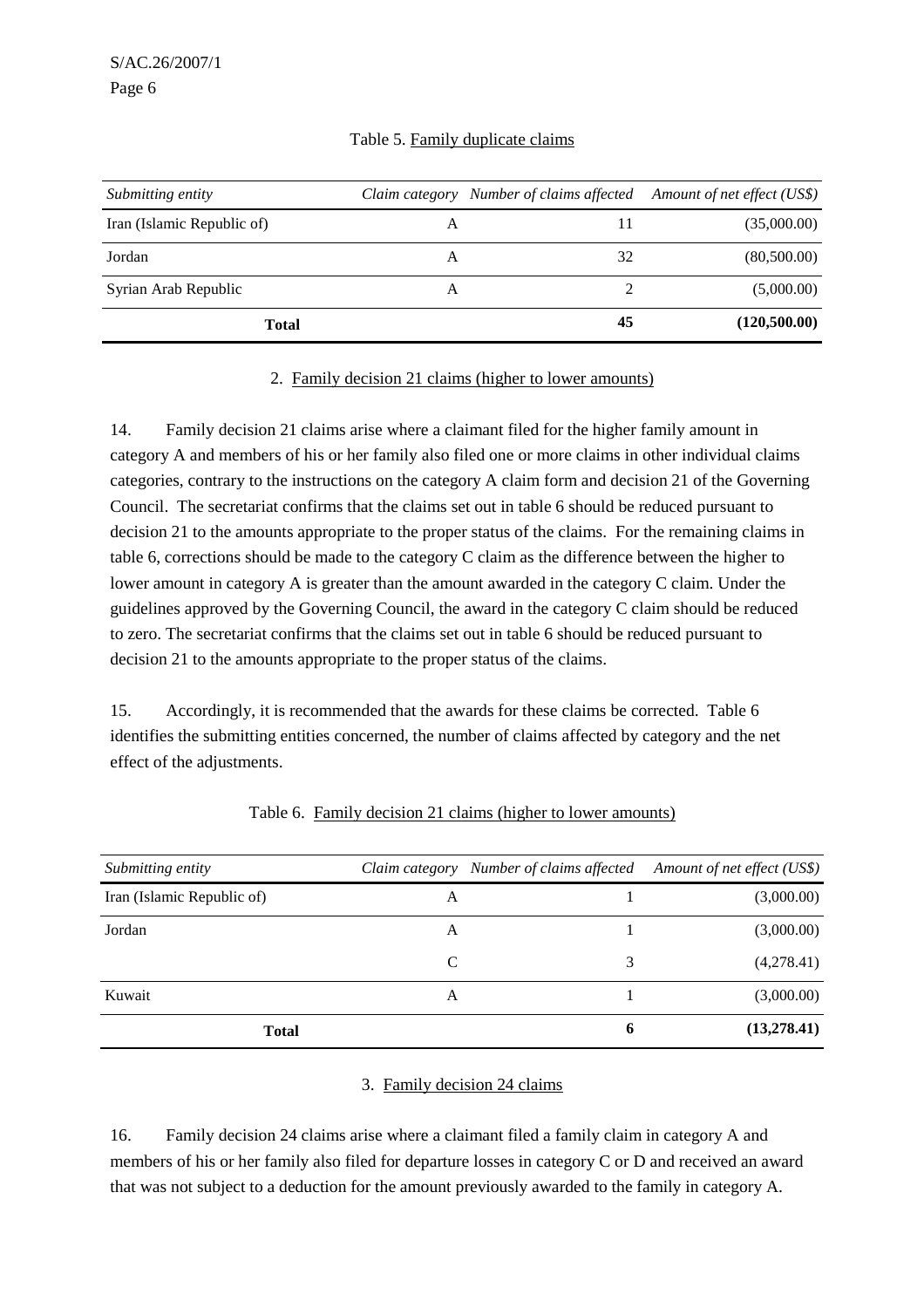The secretariat confirms that the category C claims set out in table 7 were not subject to the required deductions. The awards for these claims should be adjusted to the amounts appropriate to the proper status of the claims, having regard to the guidelines approved by the Governing Council.

17. Accordingly, it is recommended that the awards for these claims be corrected. Table 7 identifies the submitting entities concerned, the number of claims affected by category, and the net effect of the adjustments.

| Submitting entity    |   | Claim category Number of claims affected | Amount of net effect (US\$) |
|----------------------|---|------------------------------------------|-----------------------------|
| Egypt                | C |                                          | 153.91                      |
| Jordan               | C | 8                                        | (15,961.27)                 |
| Palestine            | C | 4                                        | (11,246.52)                 |
| Syrian Arab Republic | C |                                          | (2,211.94)                  |
| <b>Total</b>         |   | 14                                       | (29, 265.82)                |

### Table 7. Family decision 24 claims

# 4. Family to individual claims

18. Family to individual claims arise where a claimant receives a family award in category A but has no qualifying family members listed on the claim form or listed a family member who filed his or her own claim. The secretariat confirms that the claims set out in table 8 were awarded as family claims when they should have been awarded as individual claims. The awards for these claims should be corrected to awards appropriate to the proper status of the claims.

19. Accordingly, it is recommended that the awards for these claims be corrected. Table 8 identifies the submitting entities concerned, the number of claims affected by category and the net effect of the adjustments.

| Submitting entity          | Claim category | Number of claims affected Amount of net effect (US\$) |             |
|----------------------------|----------------|-------------------------------------------------------|-------------|
| Bangladesh                 | A              | $\mathcal{D}_{\mathcal{L}}$                           | (8,000.00)  |
| India                      | A              |                                                       | (4,000.00)  |
| Iran (Islamic Republic of) | A              |                                                       | (4,000.00)  |
| Jordan                     | A              | 11                                                    | (29,000.00) |
| <b>Total</b>               |                | 15                                                    | (45,000.00) |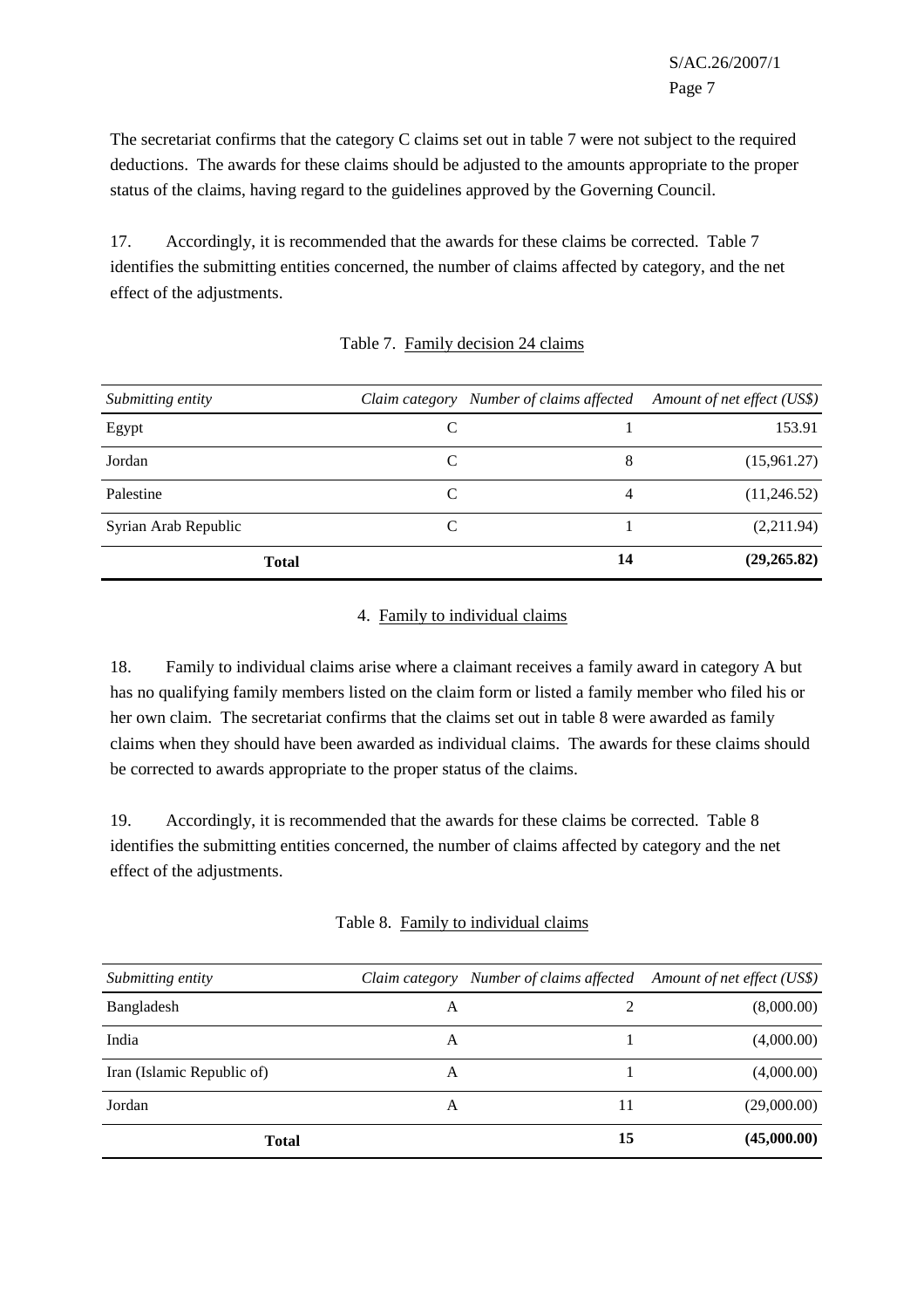# 5. Individual to family claims

20. Individual to family claims arise when claims are identified that were awarded an individual award in category A but have been determined, in accordance with the guidelines approved by the Governing Council, to have qualifying family members. The secretariat confirms that the individual awards should be adjusted to awards appropriate to the proper status of the claims.

21. Accordingly, it is recommended that the awards for these claims be corrected. Table 9 identifies the submitting entities concerned, the number of claims affected by category and the net effect of the adjustments.

| Submitting entity          | Claim category |    | Number of claims affected Amount of net effect (US\$) |
|----------------------------|----------------|----|-------------------------------------------------------|
| Bosnia and Herzegovina     | A              | 2  | 8,000.00                                              |
| India                      | A              |    | 2,500.00                                              |
| Iran (Islamic Republic of) | A              | 8  | 32,000.00                                             |
| Jordan                     | A              |    | 2,500.00                                              |
| Kuwait                     | A              |    | 2,500.00                                              |
| Pakistan                   | A              |    | 1,000.00                                              |
| <b>Total</b>               |                | 14 | 48,500.00                                             |

### Table 9. Individual to family claims

### 6. Lower to higher amount claims

22. Lower to higher amount claims arise when duplicate claims are identified that were awarded the lower individual or family amount in category A but electronic searches confirmed that the claimants did not file claims in another claim category. In accordance with the guidelines approved by the Governing Council, one of the claims in each claim pair was declared a duplicate claim and the other should be adjusted to the appropriate higher individual or family amount.

23. Accordingly, it is recommended that the awards for these claims be corrected. Table 10 identifies the submitting entities concerned, the number of claims affected by category and the net effect of the adjustments.

| <i>Submitting entity</i>   | Claim category Number of claims affected Amount of net effect (US\$) |          |
|----------------------------|----------------------------------------------------------------------|----------|
| India                      |                                                                      | 1.500.00 |
| Iran (Islamic Republic of) |                                                                      | 1.500.00 |

| Table 10. Lower to higher amount claims |  |  |
|-----------------------------------------|--|--|
|                                         |  |  |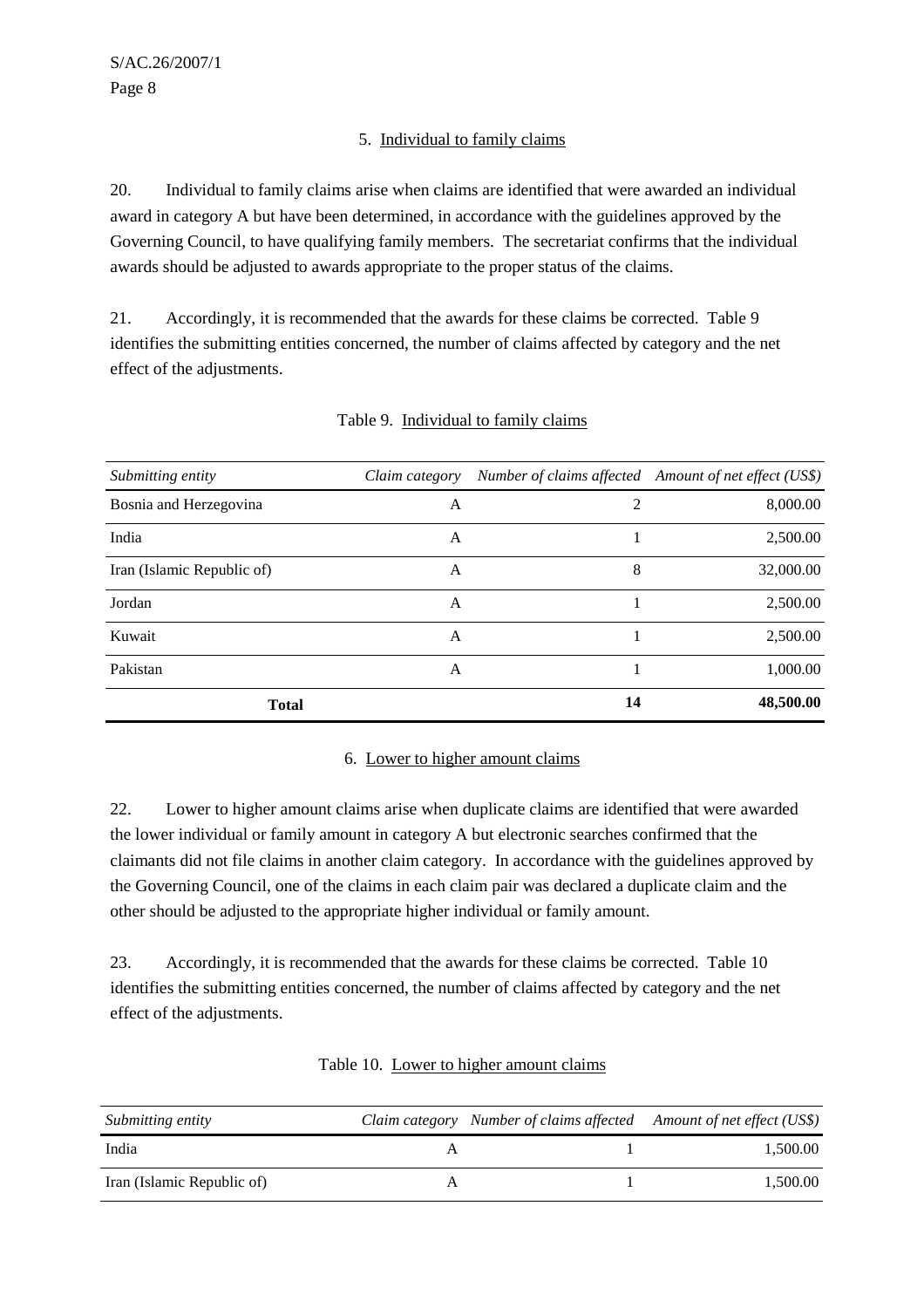| Submitting entity |   |              | Claim category Number of claims affected Amount of net effect (US\$) |
|-------------------|---|--------------|----------------------------------------------------------------------|
| Jordan            | А |              | 3,000.00                                                             |
| Philippines       | A |              | 1,500.00                                                             |
| Sri Lanka         | A | <sub>6</sub> | 9,000.00                                                             |
| Total             |   | 10           | 16,500.00                                                            |

#### C. Palestinian "late claims"

24. As a result of the electronic searches conducted as part of the investigation into duplicates and other claims raising potential overpayment issues, the secretariat identified familial links between some claims filed in the Palestinian "late claims" programme and claims filed in the regular claims programme. These links would have rendered the Palestinian "late" claimant ineligible to participate in the Palestinian "late claims" programme, had they been identified at the time the claim was processed. The most common fact pattern is as follows: the husband filed a claim in category A and/or category C in the regular claims programme, and typically listed his wife on the claim form as having departed Iraq or Kuwait with him. The wife subsequently filed a category C claim in the Palestinian "late claims" programme and in her reasons statement made no mention of her husband having filed a claim in the regular claims programme and did not provide a sufficient explanation of her own attempts to file a claim in the regular claims programme. Under the "reasons review" guidelines developed by the panel of Commissioners, generally in such circumstances the wife would not have been eligible to participate in the Palestinian "late claims" programme.

25. The secretariat notes that the Governing Council has previously determined that the failure of the secretariat to identify such familial links is a clerical error that should result in the correction of the claim. Following a review of these claims, the secretariat confirms that such claims filed in the Palestinian "late claims" programme should have been marked as ineligible for inclusion in the programme.

26. Accordingly, as set forth in table 11, it is recommended that the awards for these claims be corrected.

| Submitting entity | Claim category Number of claims affected Amount of net effect (US\$) |               |
|-------------------|----------------------------------------------------------------------|---------------|
| Palestine         |                                                                      | (54, 480.47)  |
| Total             |                                                                      | (54, 480, 47) |

Table 11. Palestinian "late claims"

#### II. OTHER CORRECTIONS

27. Paragraph 11 of decision 7 (S/AC.26/1998/1) provides that "Claims will not be considered on behalf of Iraqi nationals who do not have bona fide nationality of any other State". In the course of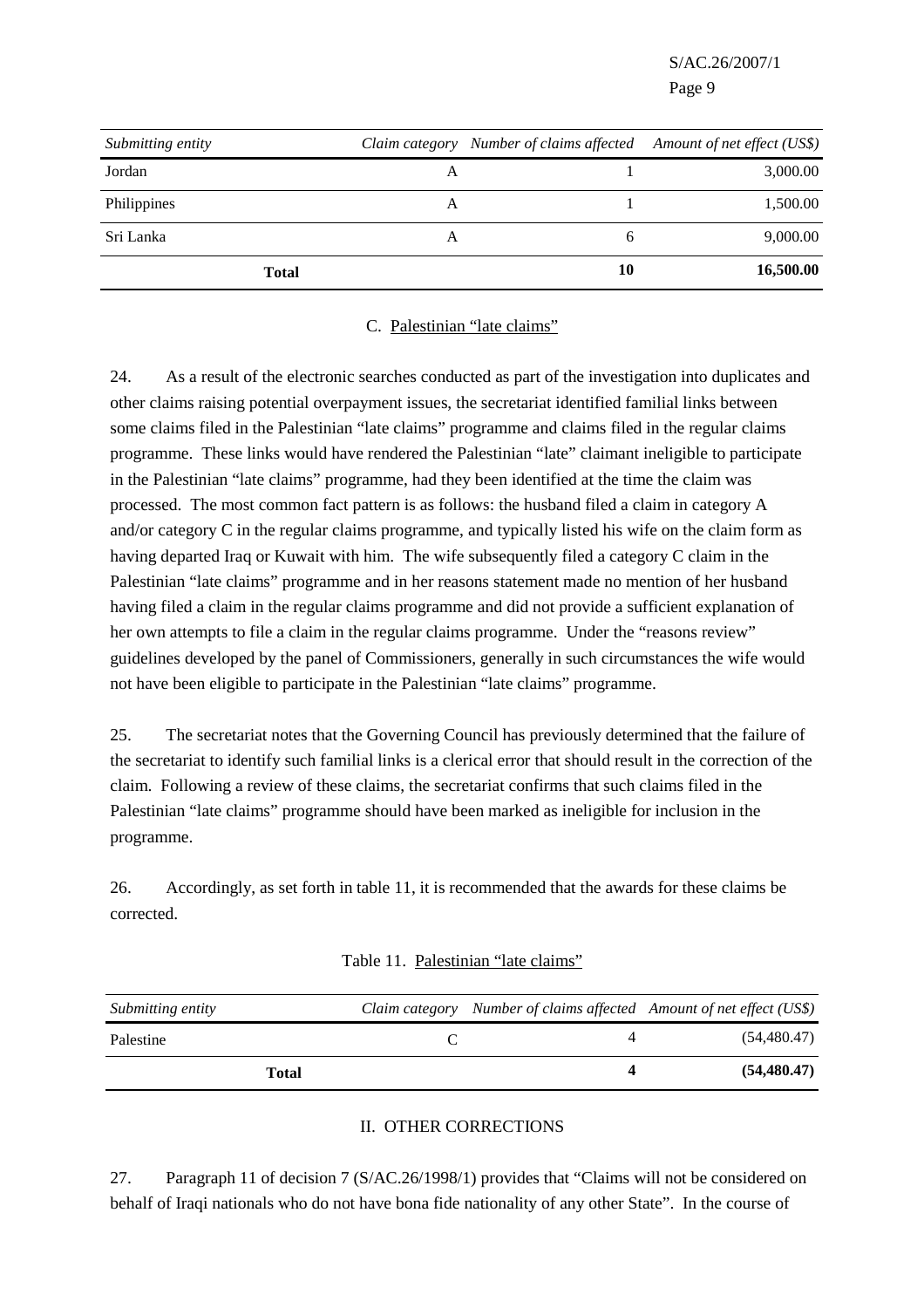reviewing repayable claims that were the subject of timely requests for repayment by submitting entities as a result of the location of claimants, the secretariat identified a category A claim filed by a claimant whose category C and category D claims had been rejected by the category C and category D panels of Commissioners respectively, on the basis that the claimant was an Iraqi national who had not established that he possessed bona fide nationality of another State. Accordingly, it is recommended that the award for this category A claim be corrected.

| Table 12. Other corrections |
|-----------------------------|
|                             |

| Submitting entity | Claim category Number of claims affected Amount of net effect (US\$) |         |
|-------------------|----------------------------------------------------------------------|---------|
| United Kingdom    |                                                                      | (5,000) |
| Total             |                                                                      | (5,000) |

# III. SUMMARY

28. Annex I summarizes the recommended corrections by claim category and submitting entity, and indicates the net decrease in the total amount awarded. Upon Governing Council approval of the recommended corrections, each affected submitting entity will receive a confidential report setting out the corrections made to the claims that it submitted to the Compensation Commission.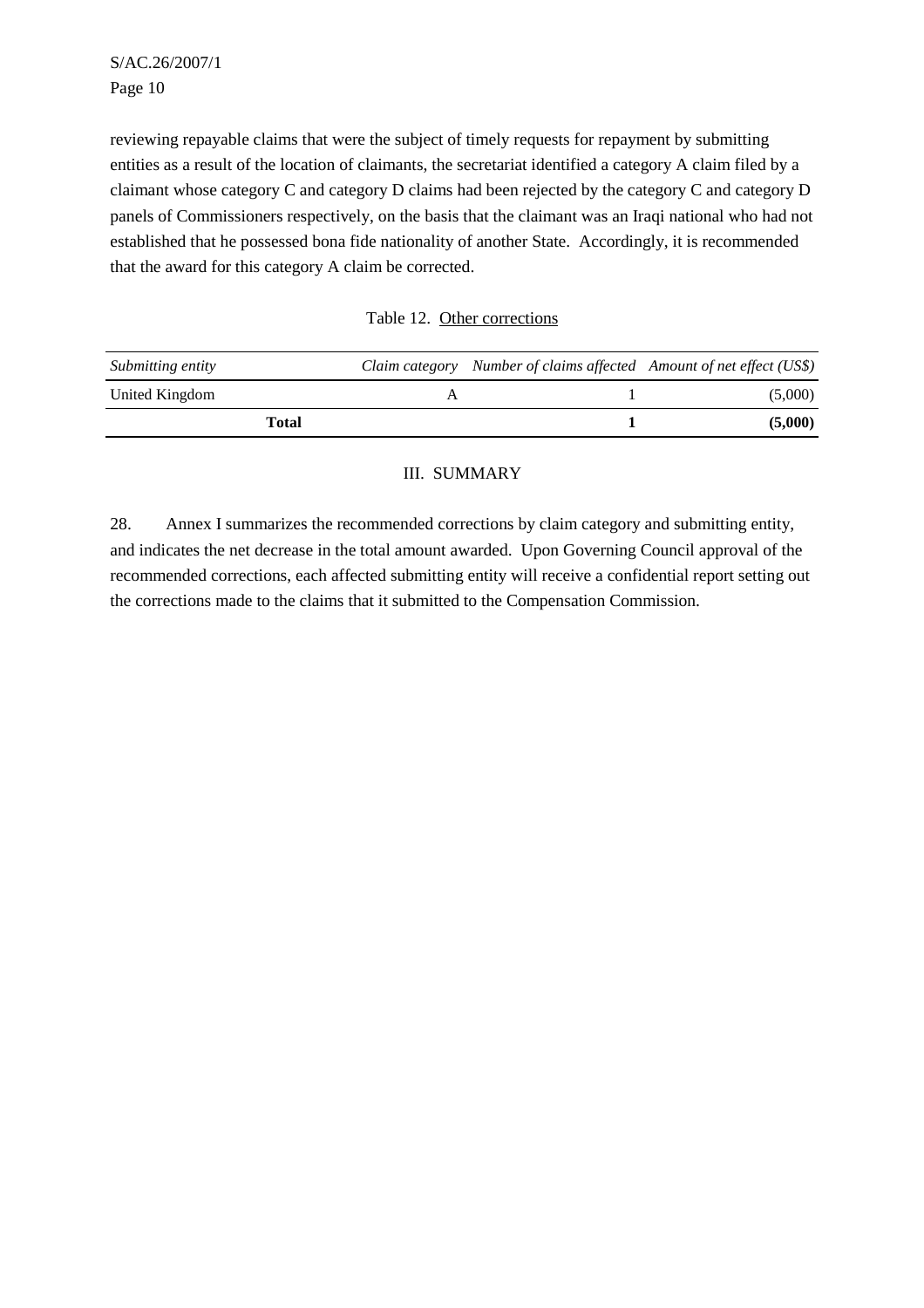# Annex I

| Submitting entity          |                  | Claim category Number of claims affected | Amount of net effect (US\$) |
|----------------------------|------------------|------------------------------------------|-----------------------------|
| Bangladesh                 | $\mathbf{A}$     | $\,8\,$                                  | 10,500.00                   |
| Bosnia and Herzegovina     | $\mathbf{A}$     | $\overline{2}$                           | 8,000.00                    |
| Egypt                      | $\mathbf C$      | $\mathbf{1}$                             | 153.91                      |
| India                      | $\boldsymbol{A}$ | $\,8\,$                                  | (15,000.00)                 |
|                            | $\mathcal{C}$    | $\,8\,$                                  | (1,642.36)                  |
| Iran (Islamic Republic of) | $\mathbf{A}$     | 1,406                                    | (5,601,000.00)              |
|                            | $\mathcal{C}$    | 6                                        | (67, 889.13)                |
| Jordan                     | $\mathbf{A}$     | 107                                      | (264, 500.00)               |
|                            | $\mathcal{C}$    | 487                                      | (1,212,412.27)              |
|                            | $\mathbf D$      | $\boldsymbol{7}$                         | (60, 553.11)                |
| Kuwait                     | A                | $\sqrt{2}$                               | (500.00)                    |
| Pakistan                   | $\boldsymbol{A}$ | $\mathfrak{Z}$                           | (2,000.00)                  |
|                            | $\mathbf C$      | $\overline{2}$                           | (4,254.58)                  |
| Palestine                  | $\mathsf C$      | $\,8\,$                                  | (65, 726.99)                |
| Philippines                | $\mathbf{A}$     | $\sqrt{2}$                               | (2,500.00)                  |
|                            | $\mathcal{C}$    | $\mathbf{1}$                             | 3,389.31                    |
| Sri Lanka                  | $\mathbf{A}$     | 1,938                                    | (7,564,000.00)              |
|                            | $\mathsf{C}$     | 39                                       | (58, 541.09)                |
| Sudan                      | $\mathbf{A}$     | $\mathfrak{Z}$                           | (4,500.00)                  |
| Syrian Arab Republic       | $\mathbf{A}$     | $\overline{c}$                           | (5,000.00)                  |
|                            | $\mathbf C$      | 1                                        | (2,211.94)                  |
| <b>United Kingdom</b>      | $\mathbf A$      | $\,1\,$                                  | (5,000.00)                  |
| <b>United States</b>       | $\mathsf{C}$     | $\mathbf{1}$                             | 2,500.00                    |
| Yemen                      | $\mathbf A$      | $\,1\,$                                  | (1,500.00)                  |
| <b>Total</b>               |                  | 4,044                                    | (14, 914, 188.25)           |

### SUMMARY OF RECOMMENDED CORRECTIONS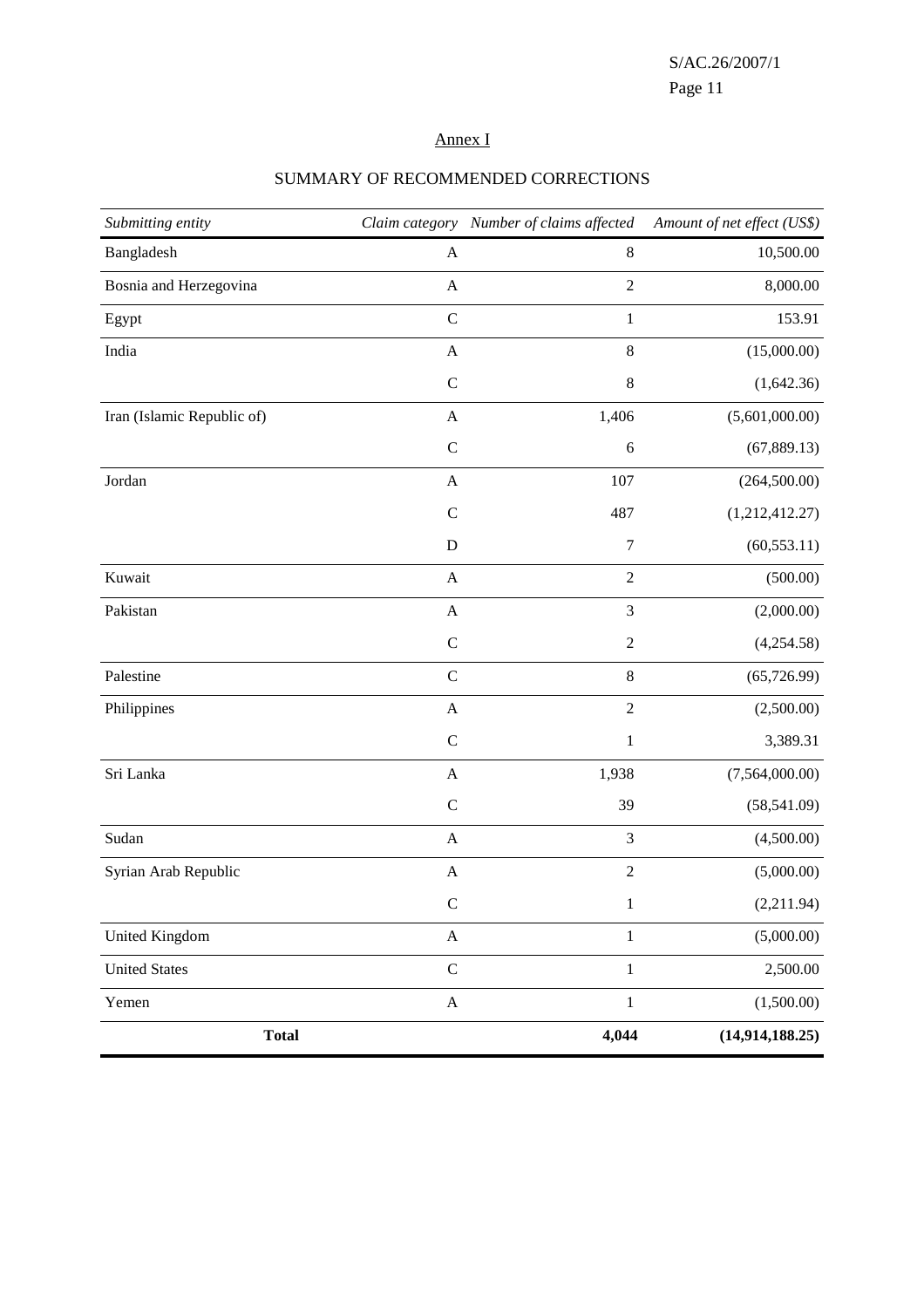# $\underbrace{\text{Annez II}}_{\text{ARTICLE 41 CORRECTIONS\ TO\ CLAIMS\ AWARDS\ (UP\ TO\ THE\ THIRTY-SIXTH\ ARTICLE 41\ REPORT)}$

|                 | Category A     |                  | Category B                   |                  | Category C     |                  | Category D                              |                | Category E             |                  | Category F            |                  | $\operatorname{\mathcal{T}\!\mathit{otal}}$                    |                  |
|-----------------|----------------|------------------|------------------------------|------------------|----------------|------------------|-----------------------------------------|----------------|------------------------|------------------|-----------------------|------------------|----------------------------------------------------------------|------------------|
|                 |                |                  |                              |                  |                |                  |                                         |                |                        |                  |                       |                  |                                                                | Number of claims |
|                 | Net correction |                  | <b>Number Net correction</b> | Number           | Net correction | Number           | Net correction Number of Net correction |                |                        |                  | Number Net correction |                  | Number Net corrections for                                     | corrected in     |
|                 | for category   | of claims        | for category of claims       |                  | for category   | of claims        | for category                            | claims         | for category of claims |                  |                       |                  | for category of claims categories A, B, C, categories A, B, C, |                  |
| Report          |                | (US\$) corrected |                              | (US\$) corrected |                | (US\$) corrected | (US\$)                                  | corrected      |                        | (US\$) corrected |                       | (US\$) corrected | $D, E$ and $F$ (US\$)                                          | $D, E$ and $F$   |
| A (6) panel     | (6,439,500.00) | 2,575            |                              |                  |                |                  |                                         |                |                        |                  |                       |                  | (6,439,500.00)                                                 | 2,575            |
| $B(2.2)$ panel  |                | ÷.               | (12,500.00)                  | 3 <sup>a</sup>   |                |                  |                                         |                |                        |                  |                       |                  | (12,500.00)                                                    | 3 <sup>a</sup>   |
| B (3) panel     |                | $\sim$           | 110,000.00                   | 10 <sup>b</sup>  |                |                  |                                         |                |                        |                  |                       |                  | 110,000.00                                                     | 10 <sup>b</sup>  |
| $C(4)$ panel    |                |                  |                              |                  | (1,922.00)     | 49               |                                         |                |                        |                  |                       |                  | (1,922.00)                                                     | 49               |
| $C(5)$ panel    |                |                  |                              |                  | (77,190.00)    | 6                |                                         |                |                        |                  |                       |                  | (77,190.00)                                                    | 6                |
| $C(6)$ panel    |                |                  |                              |                  | 72,685.00      | 15               |                                         |                |                        |                  |                       |                  | 72,685.00                                                      | 15               |
| $D(5)$ panel    |                |                  |                              |                  |                |                  | (2,646.81)                              | 7              |                        |                  |                       |                  | (2,646.81)                                                     | $\tau$           |
| $D(7)$ panel    |                |                  |                              |                  |                |                  | (38, 836.21)                            | 13             |                        |                  |                       |                  | (38, 836.21)                                                   | 13               |
| $D1(9.1)$ panel |                |                  |                              |                  |                |                  | 103,532.16                              | $\overline{4}$ |                        |                  |                       |                  | 103,532.16                                                     | $\overline{4}$   |
| Special D panel |                |                  |                              |                  |                |                  | $-$ (13,283,441.51)                     | 426            |                        |                  |                       |                  | (13, 283, 441.51)                                              | 426              |
| $E3(10)$ panel  |                |                  |                              |                  |                |                  |                                         |                | 325,850.00             |                  |                       |                  | 325,850.00                                                     | -1               |
| $E4(3)$ panel   |                |                  |                              |                  |                |                  |                                         |                | 536,513.00             | 3                |                       |                  | 536,513.00                                                     | 3                |
| Article $41(1)$ | (5,500.00)     | 10               |                              |                  |                |                  |                                         |                |                        |                  |                       |                  | (5,500.00)                                                     | 10               |
| Article 41(2)   | (49,000.00)    | 16               |                              |                  |                |                  |                                         |                |                        |                  |                       |                  | (49,000.00)                                                    | 16               |
| Article $41(3)$ | 1,500.00       | 4                |                              |                  |                |                  |                                         |                |                        |                  |                       |                  | 1,500.00                                                       | $\overline{4}$   |
| Article 41(4)   | (83,000.00)    | 19               |                              |                  |                |                  |                                         |                |                        |                  |                       |                  | (83,000.00)                                                    | 19               |
| Article $41(5)$ | (18,500.00)    | 5                |                              |                  |                |                  |                                         |                |                        |                  |                       |                  | (18,500.00)                                                    | 5                |
| Article $41(6)$ | 15,867,500.00  | 10,757           |                              |                  |                |                  |                                         |                |                        |                  |                       |                  | 15,867,500.00                                                  | 10,757           |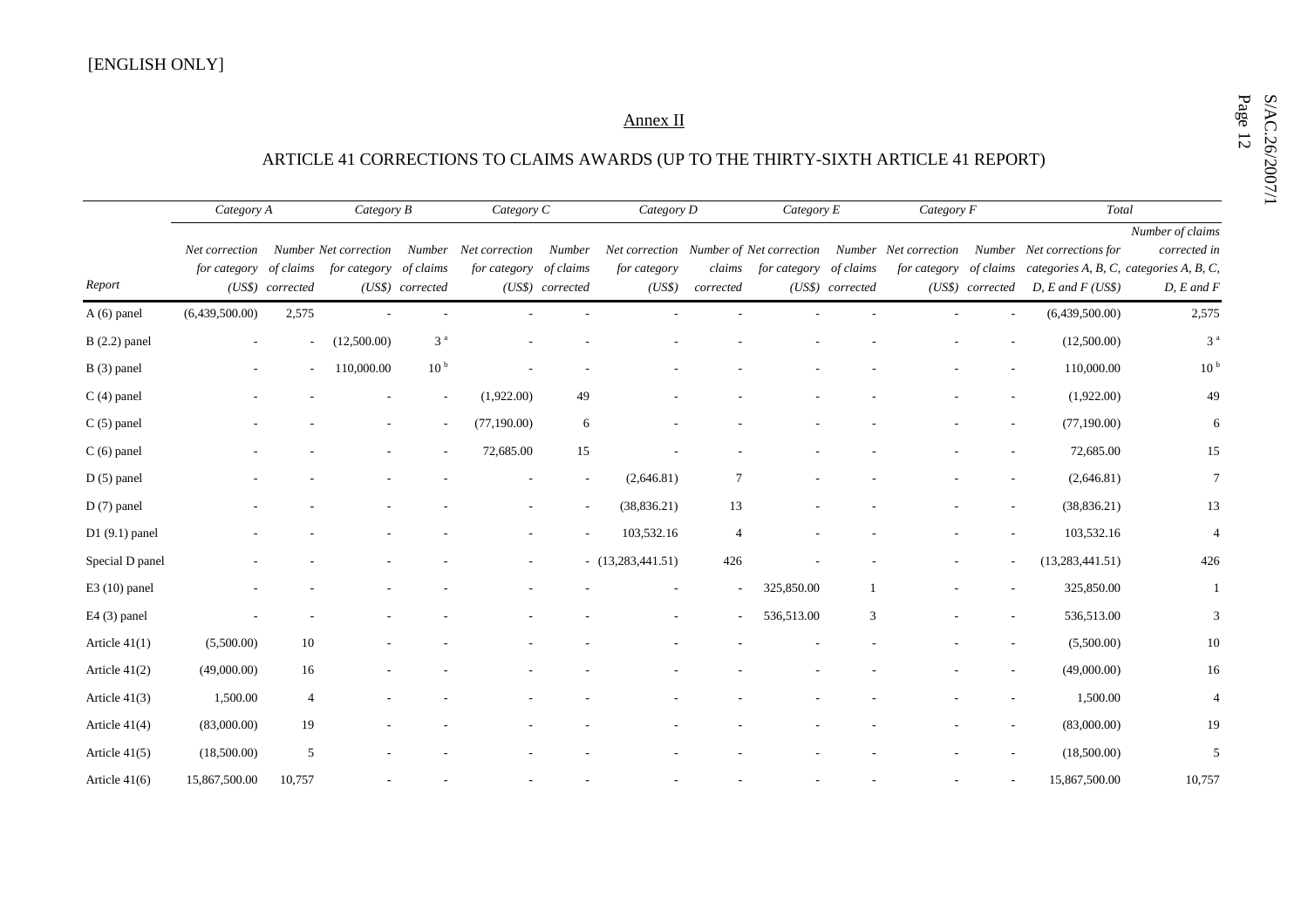### [ENGLISH ONLY]

|                  | Category A                     |                  | Category B                       |                  | Category C             |                          | Category D             |                |                               | Category E       |  | Category F               |                                                                                                                                                                                                                                        | Total                                              |  |
|------------------|--------------------------------|------------------|----------------------------------|------------------|------------------------|--------------------------|------------------------|----------------|-------------------------------|------------------|--|--------------------------|----------------------------------------------------------------------------------------------------------------------------------------------------------------------------------------------------------------------------------------|----------------------------------------------------|--|
| Report           | Net correction<br>for category | (US\$) corrected | of claims for category of claims | (US\$) corrected | for category of claims | (US\$) corrected         | for category<br>(US\$) | corrected      | claims for category of claims | (US\$) corrected |  | (US\$) corrected         | Number Net correction Number Net correction Number Net correction Number of Net correction Number Net correction Number Net corrections for<br>for category of claims categories A, B, C, categories A, B, C,<br>$D, E$ and $F$ (US\$) | Number of claims<br>corrected in<br>$D, E$ and $F$ |  |
| Article 41(7)    | (6,975,500.00)                 | 3,385            |                                  |                  |                        | $\overline{a}$           |                        |                |                               |                  |  | $\sim$                   | (6,975,500.00)                                                                                                                                                                                                                         | 3,385                                              |  |
| Article $41(8)$  | (7,806,000.00)                 | 4,385            |                                  |                  | $-70,613,604.05$       | 23,282                   |                        |                |                               |                  |  |                          | 62,807,604.05                                                                                                                                                                                                                          | 27,667                                             |  |
| Article $41(9)$  | (4,136,500.00)                 | 1,062            |                                  |                  | 5,278,142.15           | 1,730                    |                        |                |                               |                  |  |                          | 1,141,642.15                                                                                                                                                                                                                           | 2,792                                              |  |
| Article $41(10)$ | (1,446,000.00)                 | 364              |                                  |                  | 3,168,018.90           | 467                      |                        |                |                               |                  |  |                          | 1,722,018.90                                                                                                                                                                                                                           | 831                                                |  |
| Article $41(11)$ | (1,358,500.00)                 | 370              |                                  |                  |                        |                          |                        |                |                               |                  |  |                          | (1,358,500.00)                                                                                                                                                                                                                         | 370                                                |  |
| Article $41(12)$ | (112,000.00)                   | 26               |                                  |                  | 613,498.37             | 40                       |                        |                |                               |                  |  |                          | 501,498.37                                                                                                                                                                                                                             | 66                                                 |  |
| Article $41(13)$ | (55,500.00)                    | 40               |                                  |                  | (102, 863.22)          | 27                       |                        |                |                               |                  |  |                          | (158, 363.22)                                                                                                                                                                                                                          | 67                                                 |  |
| Article $41(14)$ | (8,000.00)                     | 31               |                                  |                  | 5,580,355.48           | 625                      | 103,532.16             | $\overline{4}$ |                               |                  |  |                          | 5,675,887.64                                                                                                                                                                                                                           | 660                                                |  |
| Article $41(15)$ | (10,500.00)                    | 19               |                                  |                  |                        | $\overline{\phantom{a}}$ | (57.66)                | 6              | (7,264.37)                    |                  |  |                          | (17,822.03)                                                                                                                                                                                                                            | 26                                                 |  |
| Article $41(16)$ | 142,000.00                     | 73               |                                  |                  | 453,162.71             | 54                       |                        |                |                               |                  |  |                          | 595,162.71                                                                                                                                                                                                                             | 127                                                |  |
| Article $41(17)$ | 707,500.00                     | 446              |                                  |                  | 77,461.07              | 6                        |                        |                |                               |                  |  |                          | 784,961.07                                                                                                                                                                                                                             | 452                                                |  |
| Article $41(18)$ | 119,500.00                     | 77               |                                  |                  |                        |                          |                        | $\sim$         | (43, 413)                     |                  |  |                          | 76,087                                                                                                                                                                                                                                 | 78                                                 |  |
| Article $41(19)$ | 154,000.00                     | 55               |                                  |                  | 46,976.14              | 6                        | 400,986.95             | 6              |                               |                  |  |                          | 601,963.09                                                                                                                                                                                                                             | 67                                                 |  |
| Article $41(20)$ | 3,739,500.00                   | 1,896            |                                  |                  | 53,342.85              |                          |                        |                |                               |                  |  |                          | 3,792,842.85                                                                                                                                                                                                                           | 1,897                                              |  |
| Article $41(21)$ | 1,157,500                      | 688              |                                  |                  |                        |                          |                        |                |                               |                  |  | $\overline{\phantom{a}}$ | 1,157,500.00                                                                                                                                                                                                                           | 688                                                |  |
| Article $41(22)$ | 4,419,000.00                   | 2,730            |                                  |                  |                        |                          |                        |                |                               |                  |  |                          | 4,419,000.00                                                                                                                                                                                                                           | 2,730                                              |  |
| Article $41(23)$ | 44,500.00                      | 20               |                                  |                  | 161,331.14             | 15                       | 12,411.60              | $\mathbf{1}$   | (48, 653.00)                  | 7                |  |                          | 169,589.74                                                                                                                                                                                                                             | 43                                                 |  |
| Article $41(24)$ | (3,911,000)                    | 981              |                                  |                  | 78,646.76              | 12                       | 93,543.56              | 3              |                               |                  |  | $\overline{\phantom{a}}$ | (3,738,809.68)                                                                                                                                                                                                                         | $996 -$                                            |  |
| Article $41(25)$ | (11,958,000)                   | 3,002            |                                  |                  | 1,033,956.47           | 617                      | (9,788)                |                |                               |                  |  | $\sim$                   | (10,933,831.53)                                                                                                                                                                                                                        | $3620\frac{6}{9}$                                  |  |
| Article $41(26)$ | (176,500)                      | 47               |                                  |                  | (4,625.19)             | -1                       | (35,854.67)            |                |                               |                  |  |                          | (216,979.86)                                                                                                                                                                                                                           | 49                                                 |  |
| Article $41(27)$ | (21,500)                       | 19               |                                  |                  | (4,435.28)             | 32                       |                        |                |                               |                  |  |                          | (25,935.28)                                                                                                                                                                                                                            | 51                                                 |  |